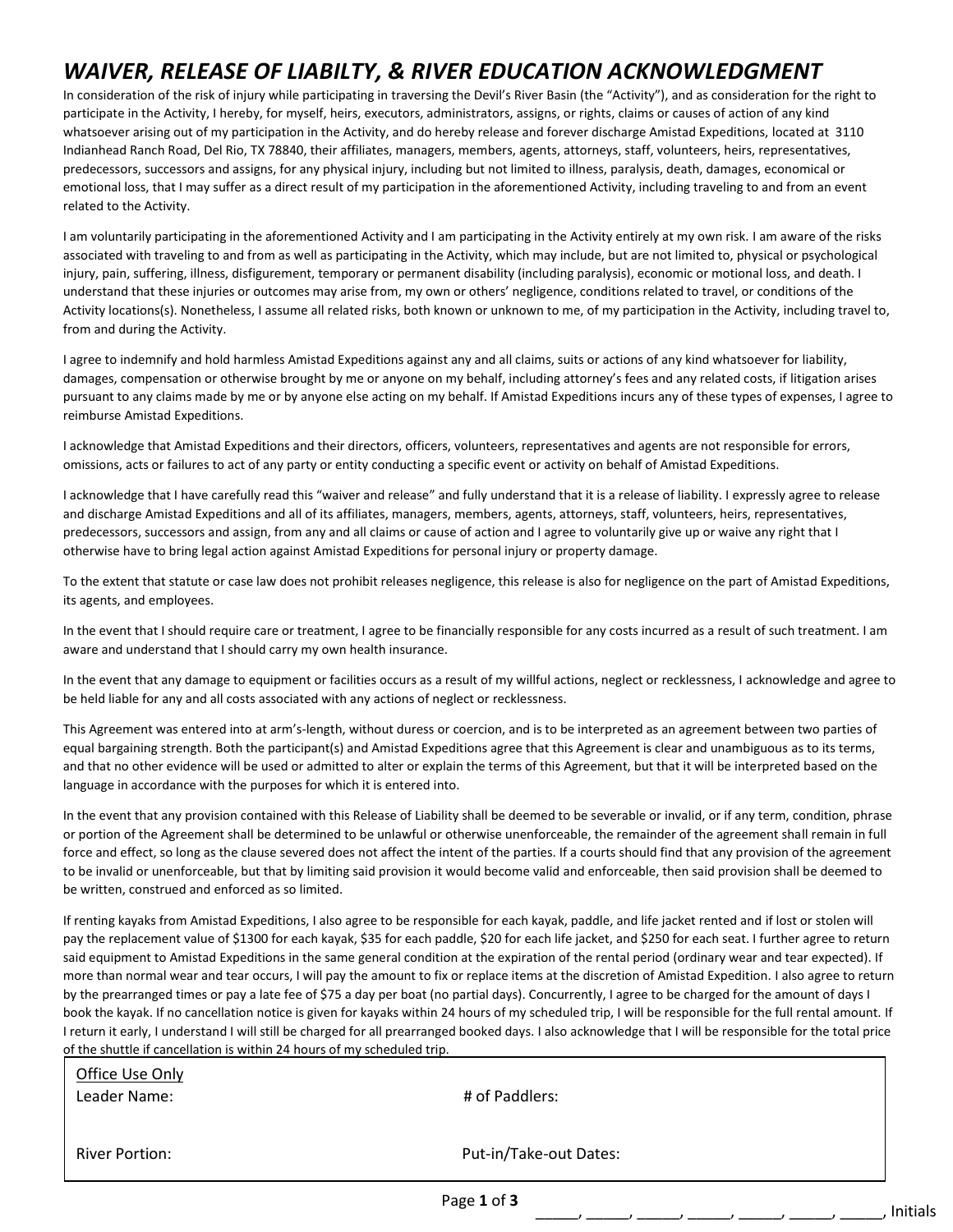## *WAIVER, RELEASE OF LIABILTY, & RIVER EDUCATION ACKNOWLEDGMENT*

River Education:

- Client acknowledges that they were provided instruction on how to roughly determine the gradient boundary on the Devils River. Accessing property above the Gradient Boundary could result in trespassing charges. Other than islands, legal campsites along the river banks are limited in number and should be selected carefully.
- Client acknowledges that they were informed that all rock art visible and/or accessible from the river is on private property and owner permission is needed before accessing said property.
- Client acknowledges that they were informed of the county burn ban status and the time of launch and that ground fires are prohibited during a county burn ban.
- Client agrees not to possess drugs or illegal goods during shuttle drop off and pick-up service. Client acknowledges that they were informed that they may pass through a Border Patrol check point on the way to the launch destination were a K9 drug unit will be inspecting vehicles. While driving through one of these check points, if any illegal substances are found, the shuttle will return the group to their vehicles and the trip will be cancelled with no refund. If any legal issues arise, clients will be responsible for their possessions.
- Client acknowledges that minimizing the impact on river front vegetation protects the river from erosion. Cutting of trees and branches is especially harmful to the river ecosystem.
- Client acknowledges that they were informed that carrying of deadly weapon while trespassing is considered a Class A misdemeanor. (A Class A misdemeanor is punishable by up to a year in the county jail and/or a \$4,000 fine.)
- Client acknowledges that any early extraction requested other than prearranged time will result in a \$100.00 additional charge with exception to any major medical issues or severe equipment failure on discretion of assigned driver.
- Client acknowledges that they have ONE hour leeway on preset arrival time for river drop off as well as river extraction time; after which a rate of \$50.00 an hour will be applied for each subsequent hour; with an exception to any major medical or severe equipment failure on discretion of the assigned driver.
- Client acknowledges they are encouraged to make every effort possible to make it to one of the State Natural Areas if seeking rescue in the event of damaged/lost equipment. Do not expect landowners along the river to be available or have the desire to assist paddlers with problems other than serious injury or illness. Climbing hills to gain cell service is trespassing.
- Client acknowledges that any pictures/video that are taken of themselves doing any illegal activities (i.e. trespassing, using an open fire, destroying property, etc.) that are posted on any public internet sites, forms, message boards or social media sites can and have been used as evidence against them in a court of law. Over promotion of Devils River on social media works to destroy the opportunity to experience the remote adventure that drew you here. Keep the Devils River your secret.
- Client acknowledges that they were informed of required materials to have with them while on the river: lifejacket, whistle, WAG bags (human waste disposal bags), and all necessary permits.
- Have fun and stay safe.

\_\_\_\_\_, \_\_\_\_\_, \_\_\_\_\_, \_\_\_\_\_, \_\_\_\_\_, \_\_\_\_\_, \_\_\_\_\_, Initials